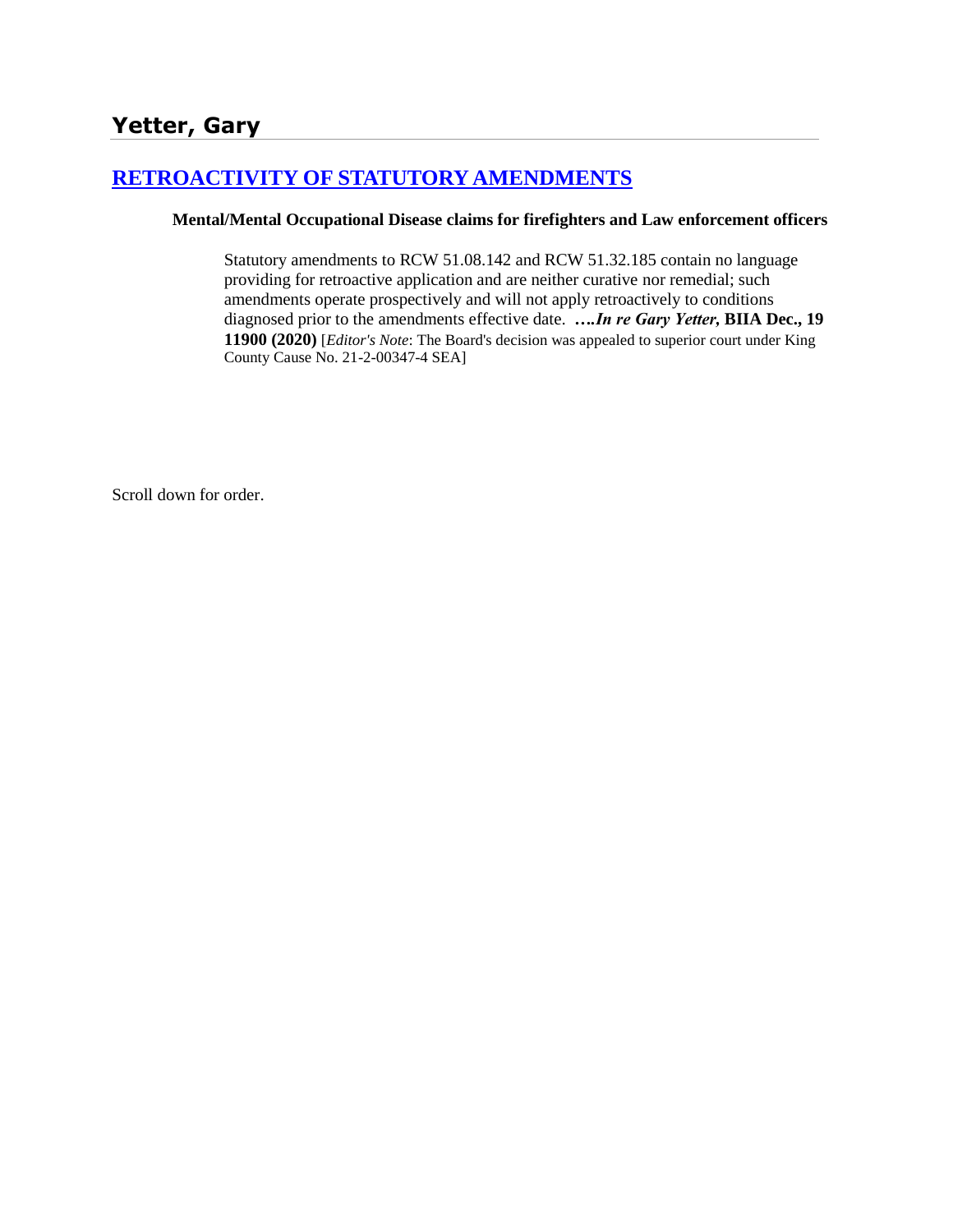#### **BEFORE THE BOARD OF INDUSTRIAL INSURANCE APPEALS STATE OF WASHINGTON**

**)**

## **IN RE: GARY A. YETTER ) DOCKET NO. 19 11900**

## **CLAIM NO. SK-90738 ) DECISION AND ORDER**

In 2017, Gary Yetter retired from his position as a King County Medic One paramedic firefighter. Mr. Yetter said he retired because of post-traumatic stress disorder (PTSD) he developed from regular and continuous exposure to traumatic calls over the course of his career. On June 7, 2018, Substitute Senate Bill 6214, which created a mental/mental occupational disease claim for firefighters and law enforcement officers, took effect. At the end of the following month, Mr. Yetter filed this application for benefits. The Department rejected Mr. Yetter's claim. Mr. Yetter seeks retroactive application of SSB 6214's changes. Our industrial appeals judge determined that SSB 6214 was not retroactive and affirmed claim rejection. All parties petitioned for review. Mr. Yetter seeks allowance of his claim via retroactive application of the amendments. The Department asks us to strike as irrelevant certain portions of evidence offered in support of claimant's statutory construction arguments. The employer seeks clarity in the Conclusions of Law to comprehensively address all findings. We agree that SSB 6214 is not retroactive. We granted review strictly to supplement the findings and conclusions, in part as suggested by the employer and in part to correctly cite the statute impacted by SSB 6214 to allow firefighters to file occupational disease claims for PTSD (that is, RCW 51.08.142). The Department order denying Mr. Yetter's claim is **AFFIRMED.**

## **DISCUSSION**

The parties filed cross motions for summary judgment. The following documents were considered in connection with the summary judgment motions.

- 1. The claimant's Motion for Summary Judgment and supporting documentation dated June 11, 2020.
	- a. Declaration of Michael White with attached Exhibit 1.
	- b. Declaration of Gary Yetter with attached SIF (2) form.
	- c. Declaration of Brian M. Wright with attached Exhibits 1 through 7.
- 2. The Department's Motion for Summary Judgment dated June 10, 2020.
- 3. The Self-Insured Employer's Motion for Summary Judgment and supporting documentation dated June 11, 2020.
	- a. Affidavit of Counsel with attached Exhibit 1.
- 4. Claimant's Response to Department's and Employer's Motions for Summary Judgment dated June 24, 2020.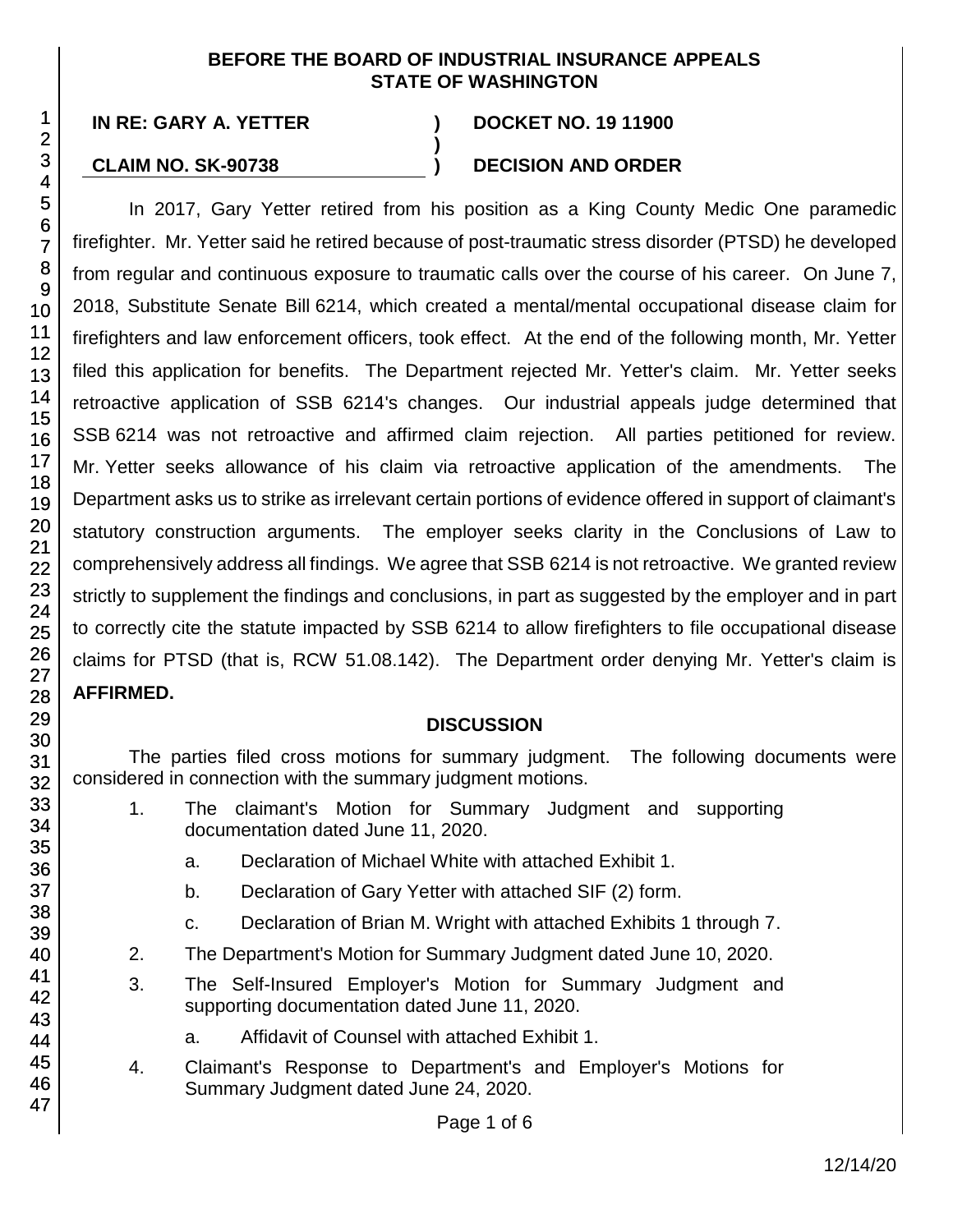- 5. Department's Response to Claimant's Motion for Summary Judgment dated June 24, 2020.
- 6. Self-Insured Employer's Response to Claimant's Motion for Summary Judgment dated June 24, 2020.
- 7. Claimant's Reply in Support of Motion for Summary Judgment.
- 8. Department's Reply in Support of Motion for Summary Judgment.
- 9. Self-Insured Employer's Reply to Claimant's Response in Support of Motion for Summary Judgment.

Gary Yetter, a paramedic firefighter, retired from King County Medic One on August 31, 2017, due to PTSD he developed from regular and continuous exposure to traumatic calls over the course of his career. Historically, mental conditions or disabilities caused by stress, including PTSD, have not met the definition of an occupational disease for any worker in any occupation.<sup>1</sup>

That changed on June 7, 2018, when SSB 6214 took effect. The legislation authorized firefighters and law enforcement officers diagnosed with PTSD to obtain benefits under the Act. While a worker may wait up to a year to file an injury claim<sup>2</sup> and two years from notice to file an occupational disease claim, a worker's rights "are controlled by the law in force at the time of the person's injury, rather than by a law which becomes effective subsequently."<sup>4</sup> Thus, although Mr. Yetter filed his Application for Benefits after SSB 6214 took effect, because he was diagnosed with and retired due to PTSD in 2017 (months before SSB 6214 took effect), this dispute boils down to whether SSB 6214 applies retroactively.

There is no genuine issue as to any material fact or law and the Department/employer are entitled to judgment as a matter of law. In Washington, statutes are presumed to operate prospectively.<sup>5</sup> This presumption is overcome only when the Legislature explicitly provides for retroactivity, when the amendment is "curative," or when the statute is "remedial."<sup>6</sup> None of those exceptions apply.

RCW 51.08.142(1); WAC 296-14-300; *Rothwell v. Nine Mile Falls Sch. Dist.*, 149 Wn. App. 771 (2009).

RCW 51.28.050.

RCW 51.28.055.

*Ashenbrenner v. Dep't of Labor & Indus.,* 62 Wn.2d 22 (1963).

*Ashenbrenner,* at 25 (quoting *Lynch v. Dep't of Labor & Indus*., 19 Wn.2d 802 (1944)).

*Densley v. Dep't of Ret. Sys*., 162 Wn.2d 210 (2007).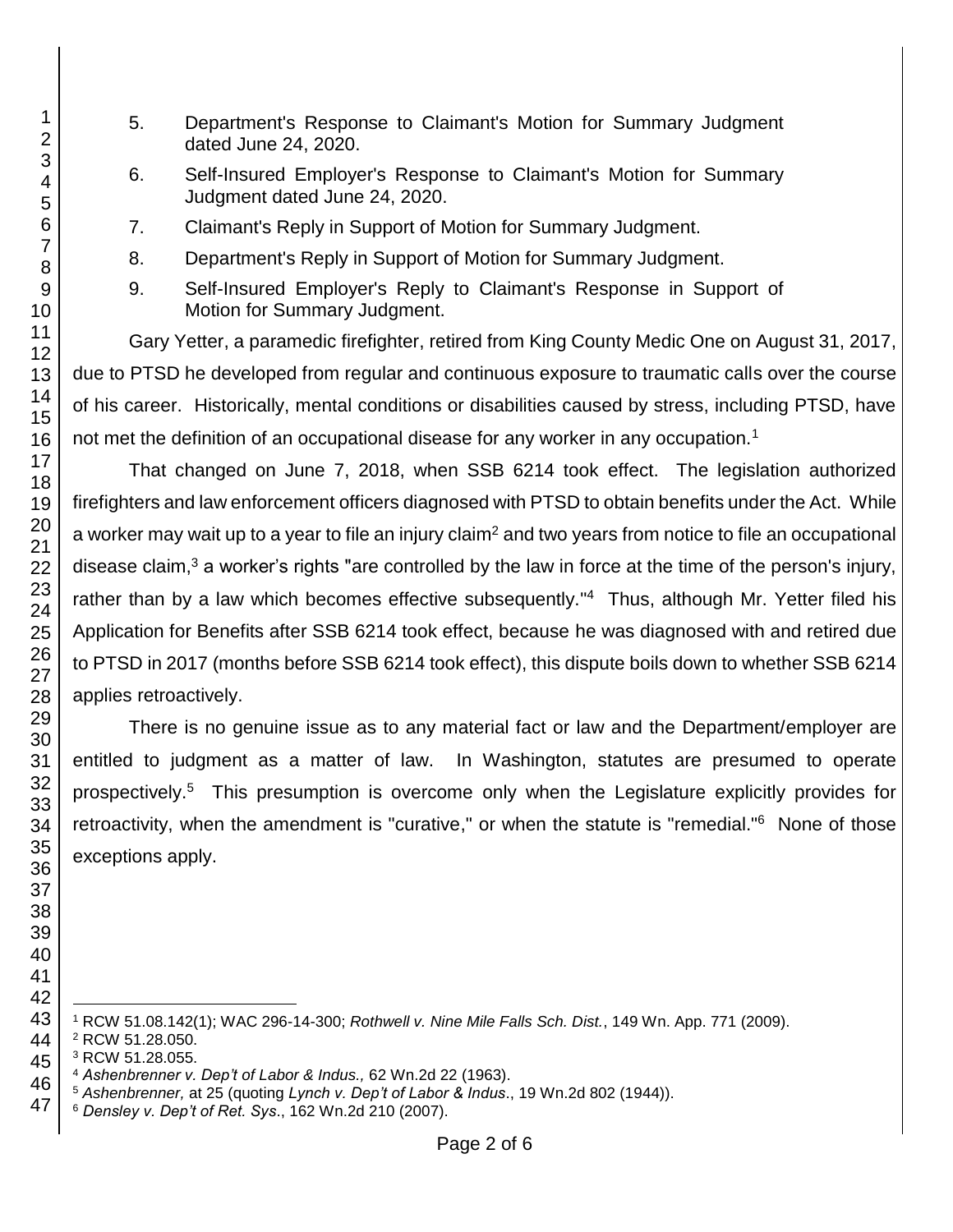## *The SSB 6214 Amendments Do Not Explicitly Provide for Retroactivity*

Because the amendments are unambiguous, it is not appropriate to resort to statutory construction or legislative history to determine legislative intent.<sup>7</sup> Arguing that various pieces of evidence, including testimony provided by non-legislators, is irrelevant in this inquiry, the Department has asked us to strike certain portions of Mr. Yetter's statutory construction/legislative history arguments. But here, neither [RCW 51.08.142](http://app.leg.wa.gov/RCW/default.aspx?cite=51.08.142) nor [RCW 51.32.185](http://app.leg.wa.gov/RCW/default.aspx?cite=51.08.185) contain language explicitly providing for retroactivity. Instead, only present and future tenses are used. This becomes particularly clear when compared to the Legislature's contemporaneous amendments establishing the retroactive Hanford presumption, RCW 51.32.187(5), which specifically provides the following:

(c) This section applies to decisions made after June 7, 2018, without regard to the date of last injurious exposure or claim filing.

Considering we need not resort to a legislative history analysis, admission of the evidence addressed in the Department's Petition for Review, even if incorrect, constitutes harmless error.

## *The SSB 6214 Amendments are not Curative*

An amendment is curative only if it clarifies or technically corrects an ambiguous statute.<sup>8</sup> But, the previous version of RCW 51.08.142 was not ambiguous. It clearly excluded from the definition of occupational disease any claims for mental conditions caused by stress. SSB 6214 **created an exception** to that rule, but only for firefighters and law enforcement officers with PTSD. This was not a technical correction to a statute, but rather, a substantive change to the language of a statute that had not altered since its adoption in 1988.<sup>9</sup>

## *The SSB 6214 Amendments are not Remedial*

Remedial statute relates to practice, procedure, or remedies. They do not affect substantive or vested rights.<sup>10</sup> Remedial statutes do not create a new right of action.<sup>11</sup> Here, SSB 6214 created a new right of action for a certain class of workers under the Industrial Insurance Act. Prior to June 7, 2018, all workers were explicitly barred from obtaining occupational disease coverage for mental conditions caused by stress. Beginning on June 7, 2018, firefighters and law enforcement officers could obtain coverage for PTSD, a mental condition caused by stress, as an occupational disease.

l *State v. Velasquez*, 176 Wn.2d 333 (2013); *Griffin v. Thurston Cty*., 165 Wn.2d 50 (2008).

*State v. Jones*, 110 Wn.2d 74 (1988).

Compare Laws of 1988, ch. 161, § 16 with RCW 51.08.142 (2017).

Miebach v. Colasurdo, 102 Wn.2d 170 (1984).

Loeffelholz v. Univ. of Wash., 175 Wn.2d 264 (2012).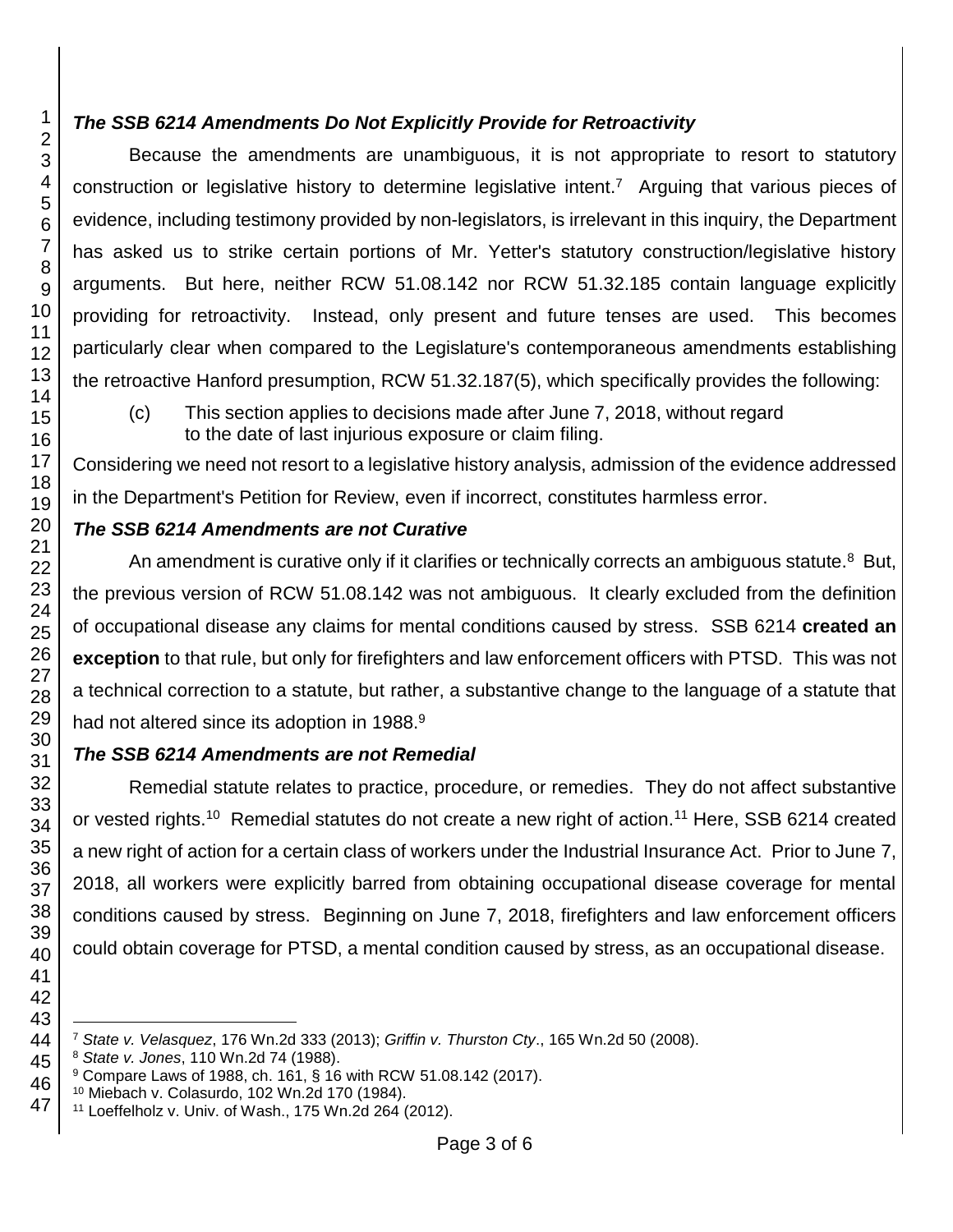In conclusion, while we wish to gratefully acknowledge the decades that Mr. Yetter has spent in service of the public, and while we are sure this result is certain to be disappointing to him, as an administrative tribunal, we may authorize benefits only insofar as they have been conferred to Washington workers by their Legislature.

#### **DECISION**

In Docket No. 19 11900, the claimant, Gary A. Yetter, filed an appeal with the Board of Industrial Insurance Appeals on March 6, 2019, from an order of the Department of Labor and Industries dated January 10, 2019. In this order, the Department denied Mr. Yetter's claim as neither an industrial injury nor an occupational disease. This order is correct and is affirmed.

## **FINDINGS OF FACT**

- 1. On April 30, 2019, and July 8, 2020, an industrial appeals judge certified that the parties agreed to include the Jurisdictional History in the Board record solely for jurisdictional purposes.
- 2. Gary Yetter worked as a paramedic firefighter for 22 years for King County Medic One until he retired, on January 5, 2017, effective August 31, 2017.
- 3. Mr. Yetter identified post-traumatic stress disorder (PTSD) not caused by any one incident or event as the reason he removed himself from employment as a paramedic firefighter with King County on January 5, 2017.
- 4. On July 31, 2018, the Department received Mr. Yetter's claim for benefits for PTSD with a date of manifestation of January 5, 2017.
- 5. On January 10, 2019, the Department issued an order that denied the claim because the contended condition was not an industrial injury, and because it was not an occupational disease and is excluded from coverage as a mental condition caused by stress.
- 6. Former RCW 51.08.142, in effect on January 5, 2017, bars occupational disease claims for mental health conditions caused by stress.
- 7. An amendment to RCW 51.08.142, which became effective on June 7, 2018, allows paramedic firefighters to file claims for PTSD as an occupational disease.
- 8. The pleadings and evidence submitted by the parties demonstrate that there is no genuine issue as to any material fact.

## **CONCLUSIONS OF LAW**

- 1. The Board of Industrial Insurance Appeals has jurisdiction over the parties and subject matter in this appeal.
- 2. Gary Yetter worked for 22 years as a firefighter within the meaning of RCW 51.08.142.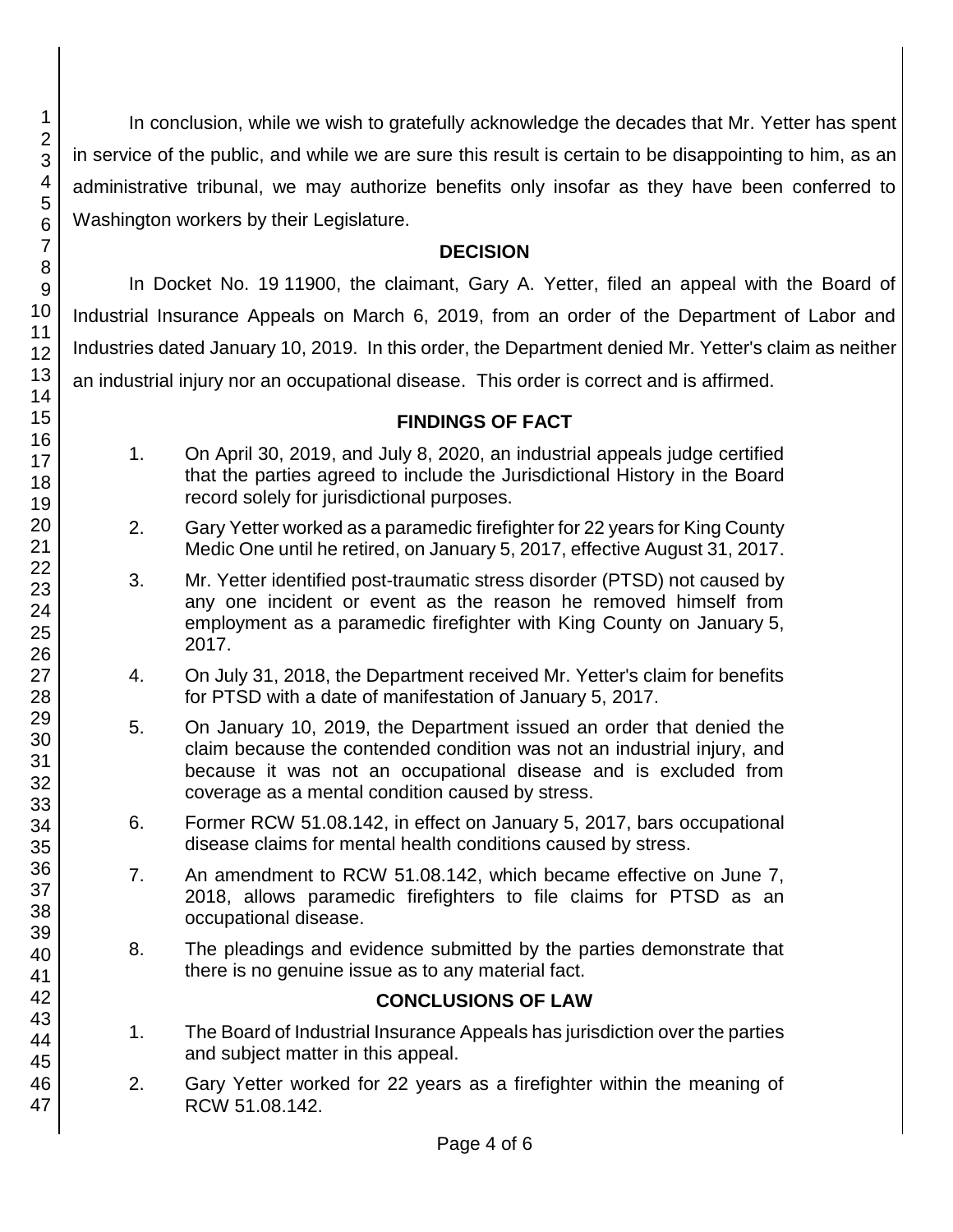- 3. Former RCW 51.08.142 was the law in effect on January 5, 2017.
- 4. The June 7, 2018 amendments to RCW 51.08.142 and RCW 51.32.185 are not retroactive.
- 5. Under former RCW 51.08.142, Mr. Yetter's claim is excluded from coverage as an occupational disease.
- 6. Mr. Yetter did not sustain an industrial injury within the meaning of RCW 51.08.100.
- 7. The Department and the employer are entitled to a decision as a matter of law as contemplated by CR 56.
- 8. The Department order dated January 10, 2019, is correct and is affirmed.

Dated: December 14, 2020.

BOARD OF INDUSTRIAL INSURANCE APPEALS

BOARD OF INDUSTRIAL INSURAN<br>LINDA L. WILLIAMS, Chairperson<br>JAGK S. ENG, Member

ENG, Member